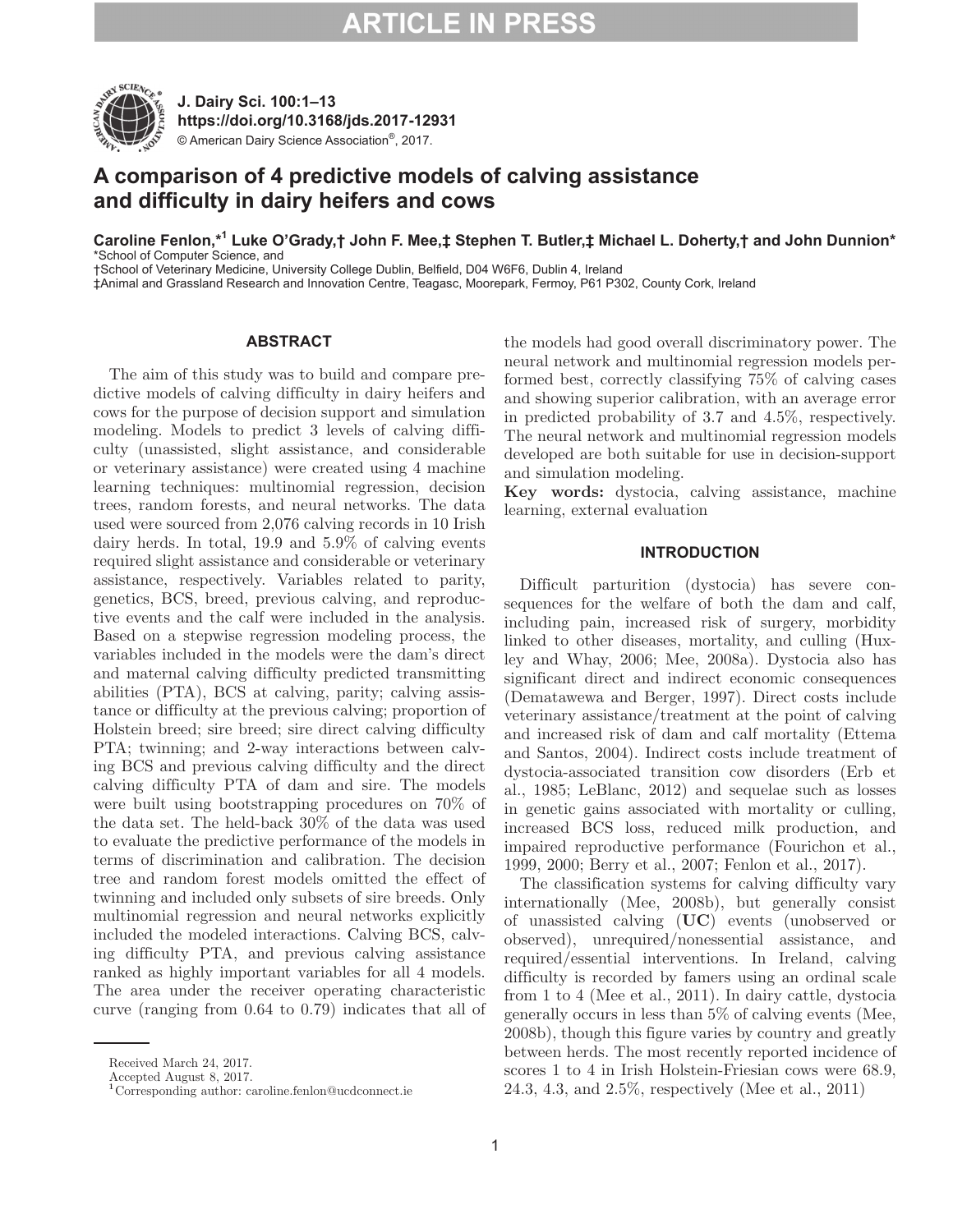#### 2 FENLON ET AL.

Risk factors for dystocia associated with the dam have been identified: parity, with first parity animals having a higher incidence of calving difficulty (Johanson and Berger, 2003; Mee et al., 2011); nutritional status and its interaction with age at first calving, particularly undercondition or overcondition at calving (Drew, 1986); and previous history of dystocia (Mee et al., 2011). Similarly, risk factors associated with the calf have been identified: higher birth weight and higher weight relative to the dam's BW (Berry et al., 2007; Mee, 2008b), gestation length, plurality (Ettema and Santos, 2004), and sex (Ettema and Santos, 2004). Embryos produced in vitro resulted in calves with longer gestation, greater birth weight, and greater levels of difficulty than calves arising from AI or in vivo embryos (Kruip and Den Daas, 1997).

Accurate prediction of the risk of dystocia at an individual cow level could inform preventative actions and farm management decisions. A limited number of studies have attempted to predict the probability of dystocia. Binary models comparing assisted calving and UC events in various breeds of dairy and beef cows have been created using logistic regression (Johanson and Berger, 2003; Bureš et al., 2008; Mee et al., 2011). A study of Canadian Holstein calving events performed least squares analysis to model 4 levels of calving difficulty (Klassen et al., 1990). However, few studies have evaluated the predictive ability of calving difficulty models. A series of studies used classification trees, support vector machines, neural networks (**NN**), and generalized linear models to distinguish between UC and difficult calving (**DC**) events for Polish Holstein-Friesians managed in indoor production systems (Zaborski and Grzesiak, 2011; Zaborski et al., 2014a,b). The models were evaluated using root mean square error and prediction sensitivity, specificity, and accuracy. Another study of Polish Holstein-Friesian cows modeled 4 levels of calving ease using classification trees and again evaluated the results using classification error measures (Piwczyński et al., 2013).These discrimination tests measure a model's ability to correctly classify cases, (i.e., the separation between the possible outcomes). Another type of evaluation is available for probabilistic models (Tedeschi, 2006). Methods of calibration allow the identification of any areas of poor fit or bias in the predictions, by comparing predicted probabilities to true proportions of events in groups of similar records.

The aim of the present study was to create and evaluate predictive models of calving assistance and dystocia for use in decision-support tools and simulation modeling. Our objective was to employ a range of machine learning techniques to create a model using data commonly recorded by dairy farmers.

#### **MATERIALS AND METHODS**

#### *Data*

A total of 1,686 records of calving events from the years 2000 to 2010 were sourced from the Ballydague and Curtins research herds at Teagasc's Animal and Grassland Research and Innovation Centre, Moorepark, County Cork, Ireland. These herds were representative of recommended Irish grass-based farming systems with a diverse range of cow genetics (Horan et al., 2005). An additional 390 calving events from 2015 were available from 8 herds of Holstein-Friesian cows. These herds were involved in a herd health and fertility consultancy program operated by the School of Veterinary Medicine, University College Dublin (Somers et al., 2015). All of the herds operated seasonal breeding, with the recorded calving events happening between January and April.

Along with the dam tag number and calving date, records available from each herd's herd management software included calving difficulty score and BCS. Calf-level information included birth weight, sex, sire, and binary indicators of stillbirth (dead calf born at term) and twinning. Details of AI service dates, pregnancy diagnosis, and BCS from the preceding lactation were also available. Additionally, breed, genetic economic breeding values and PTA for traits of economic importance were available from the Irish Cattle Breeders Federation (**ICBF**) national database. In total, approximately 120 variables were available for consideration in the modeling process.

The date of each service event that resulted in conception was confirmed by ultrasound scan between 30 and 60 d postservice or by subsequent calving  $282 \pm 15$ d postservice. The gestation length was calculated from this service event.

#### *Calving Assistance*

Calving assistance was measured on an ordinal scale:  $1 = UC$ ;  $2 =$  slight assistance (**SA**; assistance by 1 person with no use of mechanical calving aids);  $3 = \text{con}$ siderable difficulty (**CD**; with intervention by 2 people or the use of mechanical calving aids);  $4 =$  veterinary assistance (**VA**; with or without the need for surgical intervention).

As model outcomes, SA was retained as level 2, and a DC was defined as levels 3 and 4 combined as a single group. Where twinning occurred and different calving difficulty scores were recorded for each calf, the higher value was used as the overall score for the calving. Three additional binary variables were created indicating pre-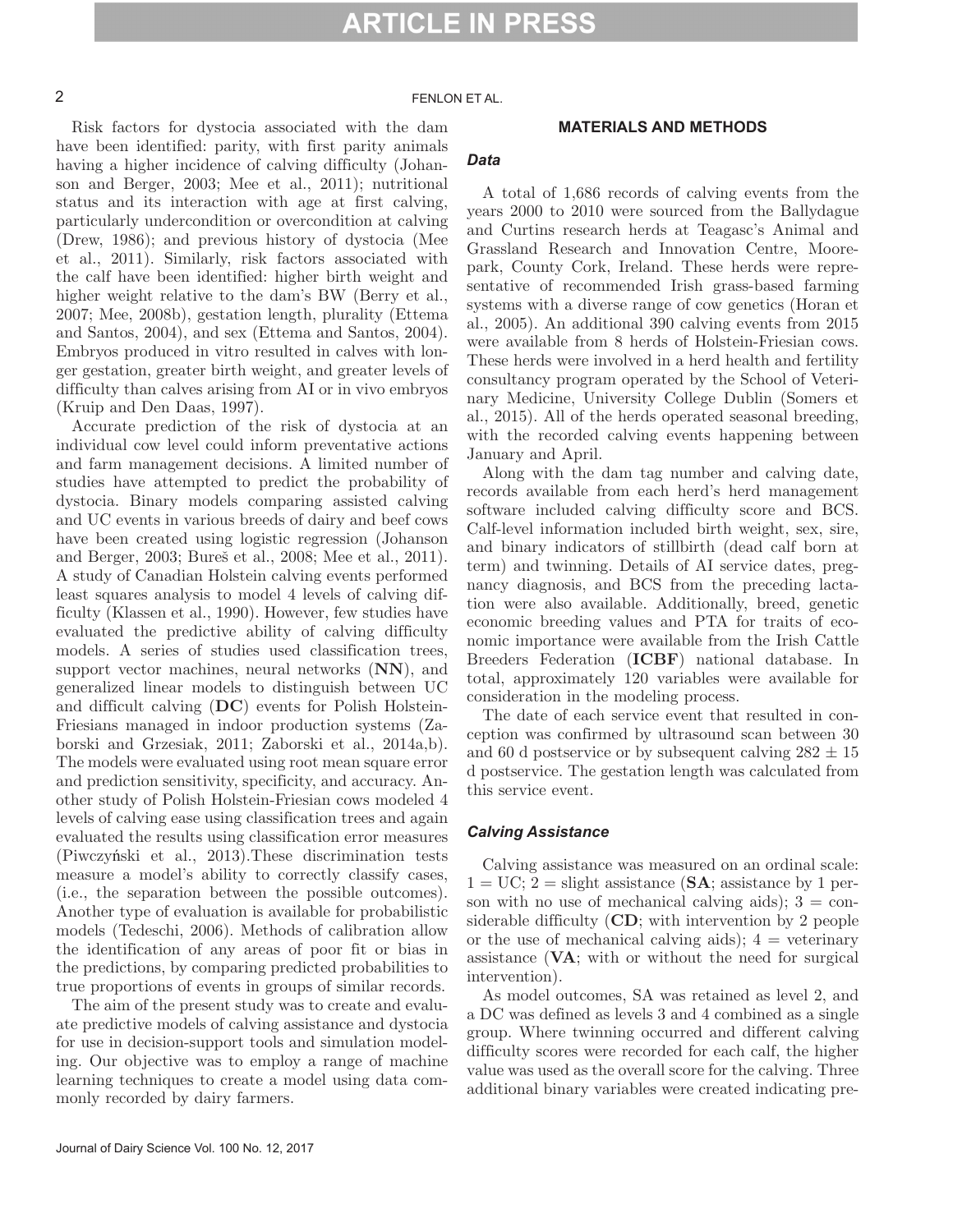#### PREDICTING DYSTOCIA IN DAIRY COWS 3

vious calving difficulty. One related to whether a cow had been given any previous calving assistance score  $\geq$  2 and another to any calving assistance score  $\geq$ 3. The third variable indicated a score  $\geq 2$  at the previous calving only (**PrevCalvAss**). Heifers were coded as having no previous calving assistance for all 3 variables.

#### *Twinning*

The birth of multiple calves was entered in the data as a binary variable. An additional binary variable denoting previous occurrences of twins (defaulting to false for first calving) was created. The analysis did not consider ultrasound scans indicating the presence of multiple embryos that did not result in the birth of multiple calves. Twin births were analyzed as single calving events. Where a twin birth occurred, the weights of the 2 calves were summed to give a total calving birth weight.

#### *Calf Sex*

The birth of at least one male calf (including those born with a female twin) was indicated with a binary variable.

#### *Cow BCS*

The BCS at conceiving service and at calving were considered in the analysis. As the number of records close to the conceiving service was low, BCS was instead estimated using splines based on all of the cow's measurements during the lactation. Where BCS was not available for the day of calving, the closest measurement no more than 20 d before calving was used. If the animal was not scored in this time range, the highest of the scores taken up to 33 d before calving and 10 d after calving was used. In addition, the nadir BCS during the lactation before the calving under analysis was calculated. Service and nadir BCS scores were not available for maiden heifers. All BCS measurements were considered as both continuous variables and discrete scores, by rounding to the nearest 0.25 unit of BCS and grouping values with few records.

#### *Genetics and Breed*

The PTA values for all traits used in the calculation of the Irish national breeding program's economic breeding index (**EBI**) values were sourced in July 2014 from the ICBF national database for all cows in the data set. These included the overall EBI and the sub-indexes for milk production, fertility, calving, beef, maintenance, and health, as well as PTA values for progeny carcass weight, progeny carcass conformation, progeny carcass fat score, cull cow carcass weight, cow weight, direct calving difficulty (**DCD**), gestation length, calf mortality, maternal calving difficulty (**MCD**), milk yield (kg), milk fat percentage, milk protein percentage, milk fat yield (kg), milk protein yield (kg), SCS, locomotion score, calving interval, and survival. For each dam, the proportions of the 2 predominant breeds were also available from the ICBF national database. Breed and DCD were also available for the sire of the calf or calves born at each calving.

#### *Model-Building Procedure*

All analyses were carried out using the R statistical programming language (R Core Team, 2013, R Foundation for Statistical Computing, Vienna, Austria).

An initial univariate analysis using multinomial regression (**MR**) was conducted to screen candidate variables for inclusion in the multivariate models and to test for nonnormal relationships with dependent likelihoods. The univariate relationship between each of the explanatory variables with the probabilities of calving assistance and dystocia was estimated. As random effects were not possible for categorical outcomes in the modeling algorithms chosen, repeated and unmeasurable effects (cow, herd, month, and year) were also eligible for inclusion as fixed effects.

The calving difficulty models were built using the bootstrapping resampling technique [from the R "caret" library (Kuhn et al., 2016)], with 500 iterations. A randomly selected 70% of the available data (1,454 calving events) was used to train the bootstrapped models, with the other 622 calving events held back to evaluate the predictive ability of the models. The "createDataPartition" function of the caret library was used to retain an equal distribution of the calving difficulty scores across the 2 data sets.

Four machine learning algorithms were used in the analysis of the 3 levels of calving difficulty (UC, SA, and DC). These are popular techniques for the classification of categorical values and all are suitable for use with bootstrapping. All of the techniques are capable of predicting cumulative probabilities for categorical outcomes, as well as the most likely outcome value.

#### *Multinomial Regression*

Similarly to binary logistic regression, MR relates the independent variables to the probability of each category in the dependent variable (Venables and Ripley, 2013). Continuous values are assumed to have a normal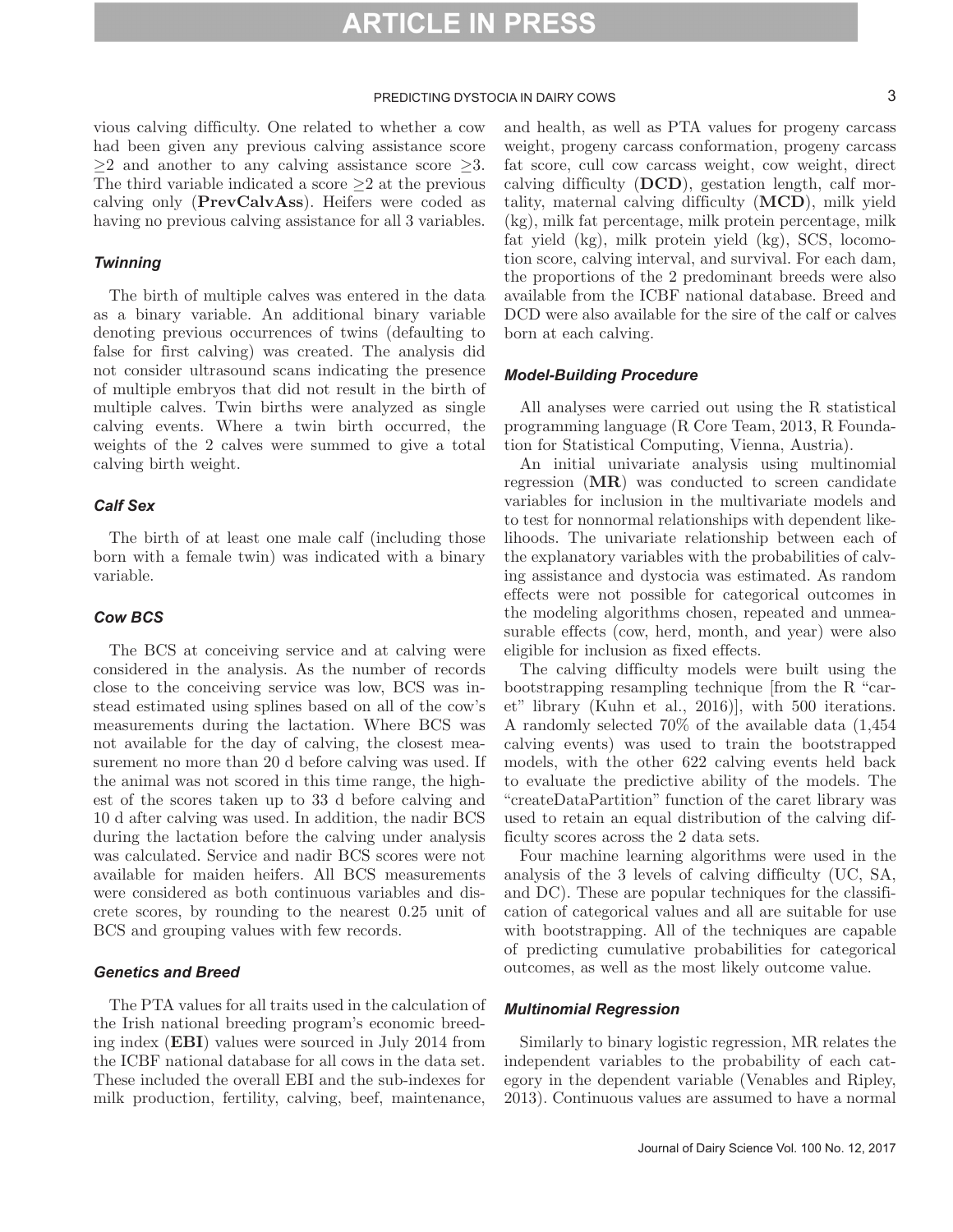#### 4 FENLON ET AL.

relationship with the resultant probabilities. The probabilities for levels of categorical predictor values are estimated individually.

Forward stepwise modeling (R "add1" function) with MR was used to identify the variables and interactions to be included in this study's models. At each step, the most significant biologically relevant variable with *P* ≤ 0.05 was added. The model was refined by removing variables not significant at  $P \leq 0.20$  (R "drop1" function). This testing of variables was repeated until no more factors were available to improve the model. Once no more individual variables could be included or excluded from the model, all 2-way interactions between the variables in the fixed effects model were tested.

#### *Decision Tree*

The classification and regression decision tree (**DT**) method based on the work of Breiman et al., (1984) was used (Therneau et al., 2015). Each node in the tree consists of a binary splitting rule, resulting in the potential for multiple splits in categorical or continuous independent variables. Continuous values are automatically split at the optimal point. Explicit interactions are not permitted in the definition of the model in this implementation, but may be implicitly represented within the resultant tree branches. The classification and regression tree algorithm uses the Gini index to determine the inclusion and order of the variables (Wu et al., 2007); the variables included in the model definition are not necessarily all included in the final DT.

#### *Random Forest*

Random forests (**RF**) are an ensemble DT method (Hothorn et al., 2006). The algorithm uses internal bootstrapping with random feature selection to train several trees. As with the standard DT, interactions are not possible. The number of bootstrapping aggregations is required as a user input. In this study, 500 trees with the number of variables used ranging from 2 to 10 were created throughout the bootstrapping procedure.

#### *Neural Network*

Artificial NN are models inspired by the workings of real neurons. They consist of one or more layers of nodes which can model complex relationships between dependent and independent variables. The implementation used in this study created a feed-forward NN with a single hidden layer (Venables and Ripley, 2013). The networks were trained using the least squares method with a maximum of 100 iterations. The number of nodes within the network can be altered by the user. During the model training, multiple different-sized networks were built, ranging from 5 to 20 nodes, each with the bootstrapping process described above. The network with the optimal accuracy was chosen as the final model.

#### *Variable Importance Ranking*

The *P*-values for each variable or category in the final bootstrapped model were calculated for the MR. Variable rankings for the other models were calculated using the "varImp" function of the caret library. This calculates variable importance in an appropriate way for each of the different machine learning methods. Variables in the DT are ranked by the number of decision nodes in which they were contained. The importance function for the RF measures the change in accuracy caused by the inclusion of each variable. The magnitudes of the coefficients contributing to the prediction are calculated for the NN.

#### *Model Evaluation*

As the aim of this study was to identify the best predictive model of calving difficulty, the models were evaluated in terms of their predictive ability. As explained earlier, when measuring the accuracy of probabilistic predictions, 2 forms of evaluation are possible: discrimination and calibration. In the case of categorical outcome values such as the one modeled here, each potential level must be evaluated separately. For each difficulty level (UC, SA, and DC), binary comparisons were made between group membership and nonmembership.

Measures of discrimination evaluate the ability of the models to distinguish between different difficulty levels. Classification matrices for each model were tabulated from the most likely outcomes. Sensitivity (true-positive rate), specificity (true-negative rate), positive predictive value (**PPV**; the proportion of correctly predicted positive outcomes), negative predictive value (**NPV**; the proportion of correctly predicted negative outcomes) and accuracy (the proportion of correctly predicted outcomes) were calculated. The F-measure is the harmonic mean of sensitivity and PPV and is used as a measure of overall discrimination ability (van Rijsbergen, 1979). For each model, a receiver operating characteristic (**ROC**) curve was created by plotting the tradeoff between the false-positive and true-positive rates as the discrimination threshold is altered ["ROCR" R package (Sing et al., 2005)]. This was carried out using a one-versus-all approach for each calving difficulty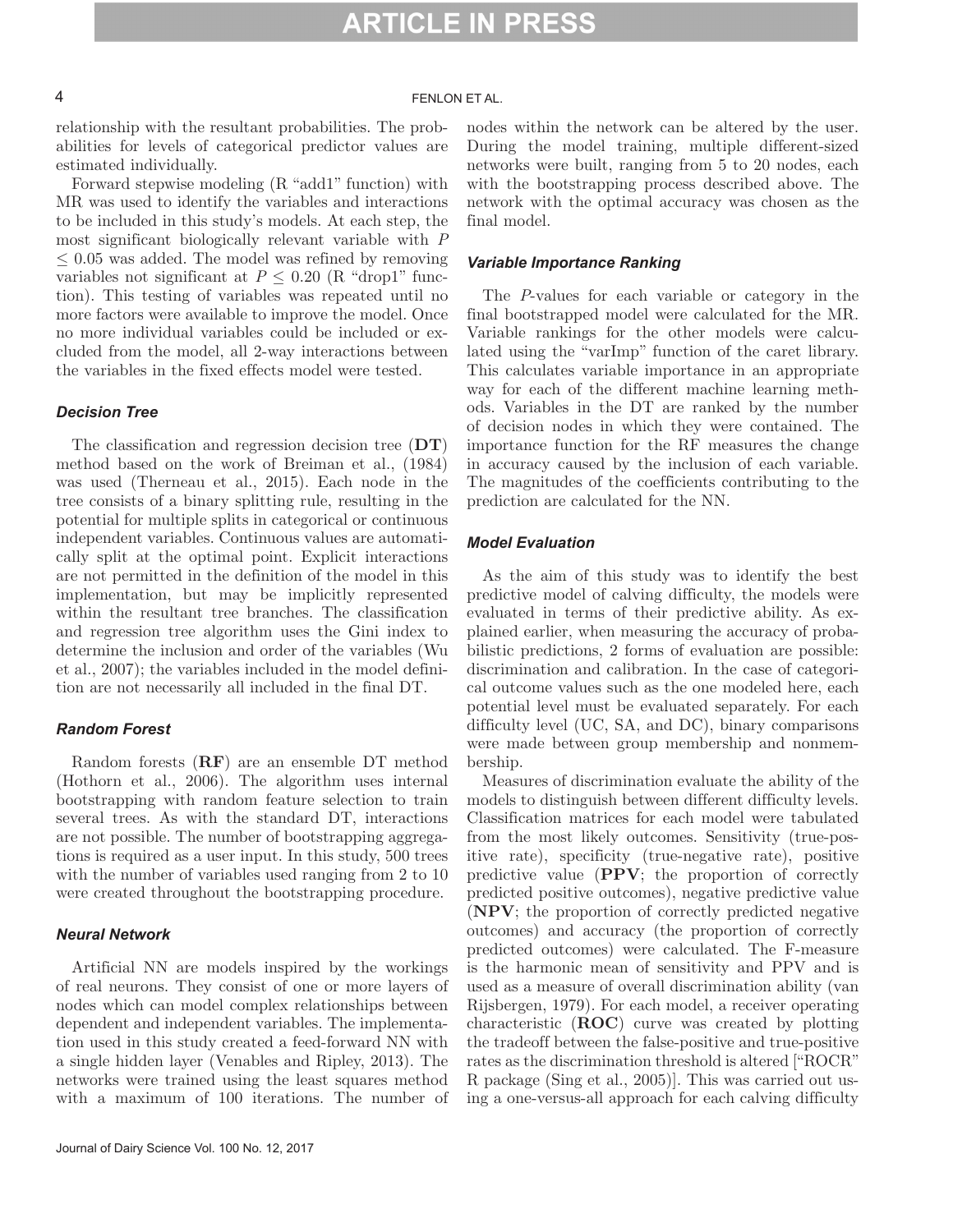#### PREDICTING DYSTOCIA IN DAIRY COWS 5

**Table 1**. Descriptive statistics by herd (mean, with SD in parentheses where appropriate)

Table 1. Descriptive statistics by herd (mean, with SD in parentheses where appropriate)

level (Hand and Till, 2001). The area under the ROC curve (**AUC**) indicates the probability that the model will predict a higher probability for a randomly chosen positive instance than for a randomly chosen negative instance. A separate AUC was calculated for each of the 3 modeled difficulty levels and an overall average was determined from these. To create a baseline for comparison to the model outputs, predictions were also calculated using the population average occurrence rates for the 3 calving difficulty levels, equivalent to random selection. To allow comparison with previous studies the measures of accuracy were also calculated using 2 alternative classifications of calving assistance: (1) UC versus the combined group of SA and DC scores (SA/DC), and (2) the combined group of UC and SA scores (UC/SA) versus DC.

Rather than assessing how well a model assigns predictions to the correct category, calibration techniques test the accuracy of the predicted category membership probability (i.e., determining if the observed frequency of a difficulty level is similar to the predicted probability) within groups of similar records (Hosmer et al., 2013). This can identify bias in the predicted probabilities. Calibration plots were created using 10 equidistant probability groups, with F-distribution confidence intervals ["PresenceAbsence" R package (Freeman and Moisen, 2008)]. Deviance values were calculated as the difference between the actual outcome (coded as 1 or 0) and the predicted probability of that outcome and were arranged into groups of equal size sorted by predicted probability ["arm" R package (Gelman and Su, 2015)]. The absolute values of the deviances were averaged to find the mean absolute calibration error (**MACE**), which indicates the average error of the predicted probabilities for the category.

#### **RESULTS**

The training data included 1,078 (74.1%) UC, 289 (19.9%) SA, and 87 (5.9%) DC calving events. The testing data had the same distribution of difficulty levels. Three and a half percent of the calving events resulted in multiple births, and 2.17% resulted in a stillborn calf. Across all years, the proportions of cows that were in parity 1, 2, and ≥3 were 34.49, 25.48, and 40.03%, respectively. Additional descriptive statistics, displayed by herd, are summarized in Table 1.

#### *Univariate Multinomial Regression Analysis*

In the univariate analysis, lower BCS loss during the preceding lactation resulted in a lower risk of calving difficulty. This was also the case for animals with a higher nadir BCS. When BCS nadir was later in lacta-

|                                                                                                                                                                                                                                                                                                                  |                                                                                                                                                                                                                          | Research herds: 10 yr                                                                                                                                                                                        |                                                                                                                                                                                                                              |                                                                                                                                                                                                                        |                                                                                                                                                                                                  | Commercial herds: 1 yr                                                                                                                                                                                                    |                                                                                                                                                                                                                                             |                                                                                                                                                                                                     |                                                                                                                                                                                                                                      |                                                                                                                                                                            |
|------------------------------------------------------------------------------------------------------------------------------------------------------------------------------------------------------------------------------------------------------------------------------------------------------------------|--------------------------------------------------------------------------------------------------------------------------------------------------------------------------------------------------------------------------|--------------------------------------------------------------------------------------------------------------------------------------------------------------------------------------------------------------|------------------------------------------------------------------------------------------------------------------------------------------------------------------------------------------------------------------------------|------------------------------------------------------------------------------------------------------------------------------------------------------------------------------------------------------------------------|--------------------------------------------------------------------------------------------------------------------------------------------------------------------------------------------------|---------------------------------------------------------------------------------------------------------------------------------------------------------------------------------------------------------------------------|---------------------------------------------------------------------------------------------------------------------------------------------------------------------------------------------------------------------------------------------|-----------------------------------------------------------------------------------------------------------------------------------------------------------------------------------------------------|--------------------------------------------------------------------------------------------------------------------------------------------------------------------------------------------------------------------------------------|----------------------------------------------------------------------------------------------------------------------------------------------------------------------------|
| Item <sup>1</sup>                                                                                                                                                                                                                                                                                                |                                                                                                                                                                                                                          |                                                                                                                                                                                                              |                                                                                                                                                                                                                              | 2                                                                                                                                                                                                                      | S                                                                                                                                                                                                |                                                                                                                                                                                                                           | P.                                                                                                                                                                                                                                          | ≌                                                                                                                                                                                                   | $\overline{ }$                                                                                                                                                                                                                       | ${}^{\circ}$                                                                                                                                                               |
| Total calf weight (kg)<br>Calving type $(\%)$<br>Unassisted calving<br>Calving events (%)<br>Slight assistance<br>Difficult calving<br>Sire DCD PTA<br>Calving BCS<br>Parity $>3$<br>MCD PTA<br>DCD PTA<br>February<br>Herd size<br>Parity 2<br>Ja <sub>max</sub><br>Parity 1<br>March<br>April<br>Parity<br>May | 128.30 (49.89)<br>38.57 (6.76)<br>$\begin{array}{c} 6.74 \ (1.20) \\ 2.41 \ (1.89) \end{array}$<br>3.34(0.36)<br>3.18 (0.28)<br>3.49 (0.35<br>3.31 (0.37)<br>2.54 (1.67<br>2.76 (1.40)<br>888 (67)<br>345 (26)<br>88 (7) | 35.60 (22.63)<br>3.22(0.36)<br>3.39(0.37)<br>3.14(0.31)<br>2.71(1.53)<br>7.20(1.30)<br>2.40(1.84)<br>(7.99)<br>2.02(1.13)<br>3.07(0.30)<br>44 (12)<br>291 (80<br>37.77<br>30(8)<br>$\frac{2}{10}$<br>25<br>¢ | (0.27)<br>(0.78)<br>35.08(8.51)<br>3.10(0.15)<br>(0.13)<br>0.58<br>(0.58)<br>2.74 (1.71<br>(0.21)<br>61(98)<br>3.13(<br>3.15(<br>$\frac{13}{6.53}$<br>3.13 <sub>0</sub><br>1.06 <sub>1</sub><br>(0)<br>1(2)<br>62<br>92<br>N | 39.12(5.40)<br>2.85(2.00)<br>(0.15)<br>(0.24)<br>2.75(0.57)<br>(0.08)<br>(0.50)<br>6.48 (0.61<br>3.16 (0.21<br>3.28(<br>$\frac{32}{1} \frac{(97)}{(3)}$<br>3.03(<br>1.66<br>3.17<br>$\left(0\right)$<br>27<br>61<br>12 | 39.02(4.68)<br>2.63(1.55)<br>(0.08)<br>(0.09)<br>1.17<br>0.05<br>0.08<br>0.64<br>$71\frac{(97)}{200}$<br>3.00 <sub>1</sub><br>2.66 <sub>1</sub><br>6.56(<br>2.98<br>3.00<br>2.31<br>$66\,$<br>27 | 43.15(7.98)<br>3.44(2.50)<br>3.09 (0.17<br>(0.92)<br>(0.87)<br>(0.65)<br>(0.20)<br>(0.11)<br>$\overline{0}$<br>27 (100<br>6.60(<br>2.51 <sub>1</sub><br>2.55(<br>3.30<br>3.07<br>3.00<br>$\frac{1}{\sqrt{2}}$<br>33<br>67 | 1.02)<br>2.64 (1.77<br>3.17 (0.22)<br>(0.65)<br>(5.30)<br>(0.22)<br>(0.24)<br>(0.21)<br>(0.74<br>$\frac{13}{2}$<br>$\frac{38}{6} \frac{84}{13}$<br>$\frac{0}{0}$<br>2.52(<br>3.23<br>6.26<br>3.10<br>3.17<br>35.14<br>.94<br>45<br>29<br>64 | 1.88 (1.17)<br>35.56 (5.83)<br>(0.19)<br>(0.49)<br>(0.17)<br>(0.80)<br>2.18 (0.41<br>(0.00)<br>(0.31)<br>24(96)<br>3.25(<br>3.22<br>6.30(<br>3.16<br>1.88<br>3.25<br>1(4)<br>0(0)<br>25<br>68<br>28 | 3.69(2.05)<br>(1.56)<br>(0.83)<br>(0.09)<br>(0.09)<br>(0.00)<br>(0.09)<br>(0.69)<br>$\frac{53}{5}\frac{(91)}{(9)}$<br>3.22<br>3.25<br>2.48<br>$\begin{matrix} 0 & 0 \\ 0 & 0 \end{matrix}$<br>3.21<br>3.21<br>58<br>$26$ $\pm$<br>28 | 3.04 (1.97)<br>(0.58)<br>(0.22)<br>(0.20)<br>(0.21)<br>(0.91<br>55 (82)<br>8 (12)<br>3.10 <sub>1</sub><br>6.43(<br>2.54<br>3.38<br>3.49<br>3.34<br>3.39<br>34.8<br>$\circ$ |
| "DCD PTA = direct calving difficulty PTA (% of difficult calving events); MCD PTA = maternal calving difficulty PTA (% of difficult calving events)                                                                                                                                                              |                                                                                                                                                                                                                          |                                                                                                                                                                                                              |                                                                                                                                                                                                                              |                                                                                                                                                                                                                        |                                                                                                                                                                                                  |                                                                                                                                                                                                                           |                                                                                                                                                                                                                                             |                                                                                                                                                                                                     |                                                                                                                                                                                                                                      |                                                                                                                                                                            |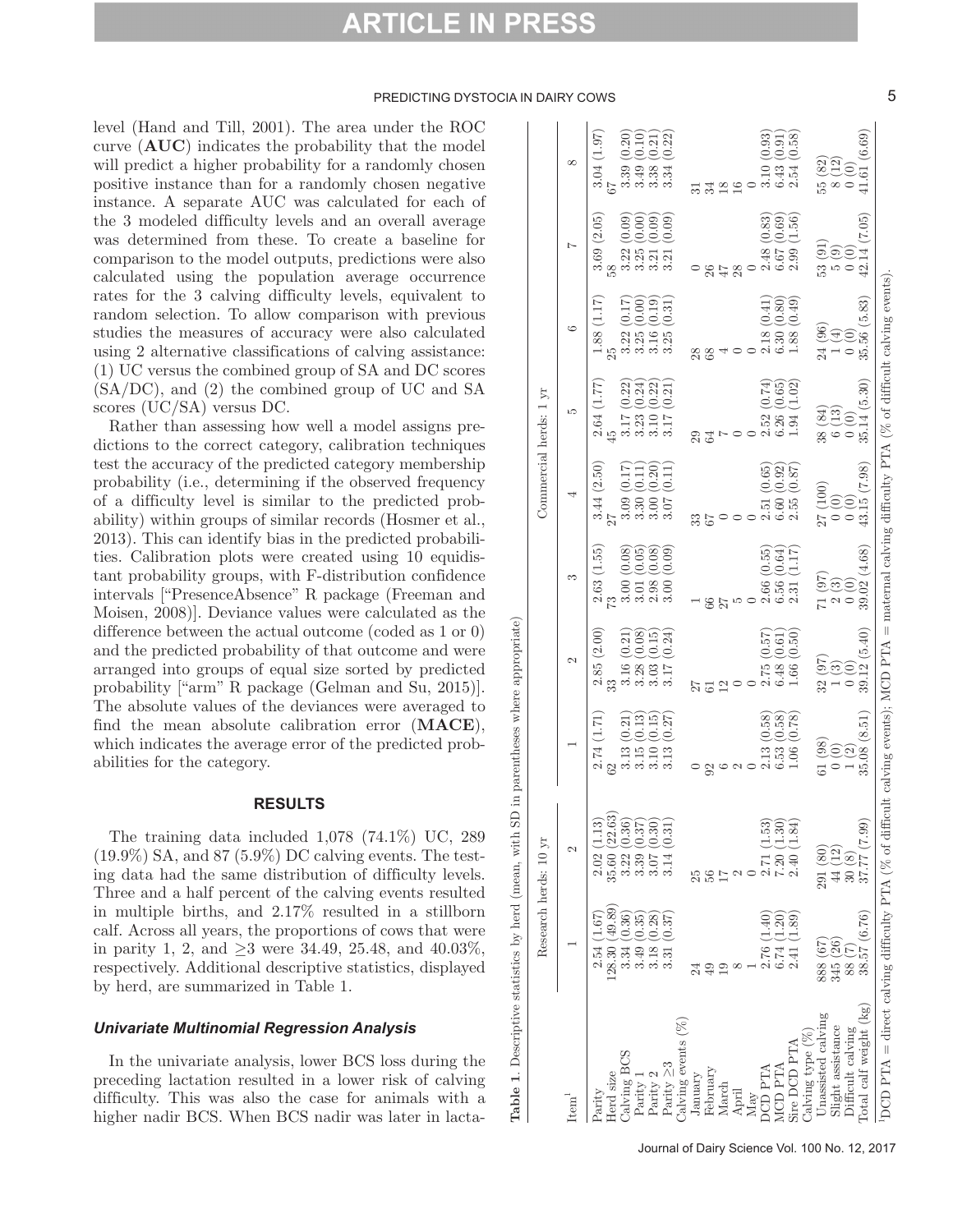#### 6 FENLON ET AL.

tion, this very slightly increased the probability of a cow requiring SA.

Month of calving did not affect calving difficulty. Twin calves resulted in a higher probability of any assistance being required. Previous occurrences of twinning did not affect future calving difficulty. The birth of one or more male calves increased the likelihood of needing assistance and of dystocia by 1.4- and 2.2-fold, respectively.

Dystocia at any prior calving event significantly increased the probability of requiring SA. Assistance at the most recent previous calving (PrevCalvAss) resulted in more than twice the likelihood of assistance at a subsequent calving compared with unassisted animals.

Higher sire DCD resulted in a significantly 1.2 times higher probability of SA and 1.4 times higher probability of DC. The sire's breed was a significant effect; when compared with Aberdeen Angus sires, Belgian Blue and Montbeliarde sires resulted in a higher likelihood of DC and Friesian and Holstein sires resulted in greater probability of SA. Jersey-sired calves had a lower probability of experiencing either SA or DC calving events, and Norwegian Red sires resulted in a lower probability of SA.

The greater the proportion of Holstein in the dam's breed, the higher the probability of SA. Several EBI genetic traits were significant in the univariate analysis. Higher overall EBI was associated with a lower probability of SA and DC. Higher milk fat yield and protein yield PTA slightly increased the probability of SA but lowered the probability of DC. Higher milk fat percentage and milk protein percentage PTA resulted in lower levels of both SA and DC. A longer calving interval PTA, higher calving sub-index, progeny carcass weight, cull cow carcass weight, cow weight, survival, and direct (DCD) and maternal (MCD) calving difficulty traits were associated with higher probabilities of both SA and DC.

#### *Multivariate Models*

The significant variables identified after the stepwise MR modeling procedure were dam DCD and MCD PTA, proportion of Holstein breed, (continuous) BCS at calving, parity (categorical, with  $\geq$ 3 grouped), twinning, PrevCalvAss, sire DCD PTA, and sire breed. Two 2-way interactions were statistically significant: calving BCS and previous calving difficulty, and MCD with sire breed. Odds ratios from the multivariate MR model are summarized in Table 2. Some of the odds ratios (e.g., particular sire breed groups) are 0, because only UC events existed in the randomly selected training data set for these particular values. The graph of the DT model is shown in Figure 1.

Variable importance for the MR is indicated by the *P*-values in Table 2. Most of the values were significant in the final bootstrapped model with  $P \leq 0.05$ . Twinning and the proportion of Holstein were not statistically significant. The sire breeds Normande, Swiss Red, and other also had *P*-values >0.05. Variable rankings for the remaining 3 models are summarized in Table 3. The DT only included 2 sire breeds (Belgian Blue and Holstein). Neither classification tree method (DT and RF) included twinning. The RF did not incorporate 3 breeds: Aberdeen Angus, SR, and other. Variable rankings in DT and RF were largely the same, with no interactions explicitly modeled. The NN incorporated all of the variables and interactions that were significant in MR. Sire breed was the least important variable in all 3 models. Its interaction with MCD was also lowly ranked in NN, with the most important breed (Belgian Blue) at position 7. Calving BCS was the highest ranked variable in DT and RF and the second highest in NN. The DCD, MCD, and sire DCD were in the top 5 rankings for both DT and RF. The DCD was the most important genetic trait in NN, at position 6. Parity was important in NN, with parity 2 ranked first and parity  $\geq$ 3 ranked third. Only parity  $\geq$ 3 was modeled in the DT (at position 6). Parity values ranged from position 4 ( $>$ 3) to 10 (parity 2) in NN. The dam's proportion of Holstein breed was positioned seventh (DT and RF) and eighth (NN). The importance of PrevCalvAss ranked from position 4 (DT) to 9 (NN).

#### *Model Evaluation*

Results of discrimination tests performed on the test data subset are presented in Table 4. The models had overall average F-measures ranging from 39.8 to 41.7%. All of them were significantly better than the average F-measure for the random baseline model. Sensitivity and specificity varied widely by model and difficulty level. The DT and NN had 0% sensitivity for DC, because they did not correctly predict any calving events with DC. Specificity was very high for the SA and DC outcomes, meaning that few of those not needing assistance were predicted as needing assistance. In contrast, the sensitivity and F-measure for UC events were very high and specificity was low. All models showed superior performance relative to the use of random selection using herd average incidences.

Average predicted probabilities were similar across all of the models. However, the range of predicted probabilities differed across the models. Whereas MR and NN predicted UC probabilities as low as 1 and 7%, the minimum predictions from DT and RF were 21 and 19%, respectively. The MR, RF, and NN all generated probabilities less than 2% for SA, whereas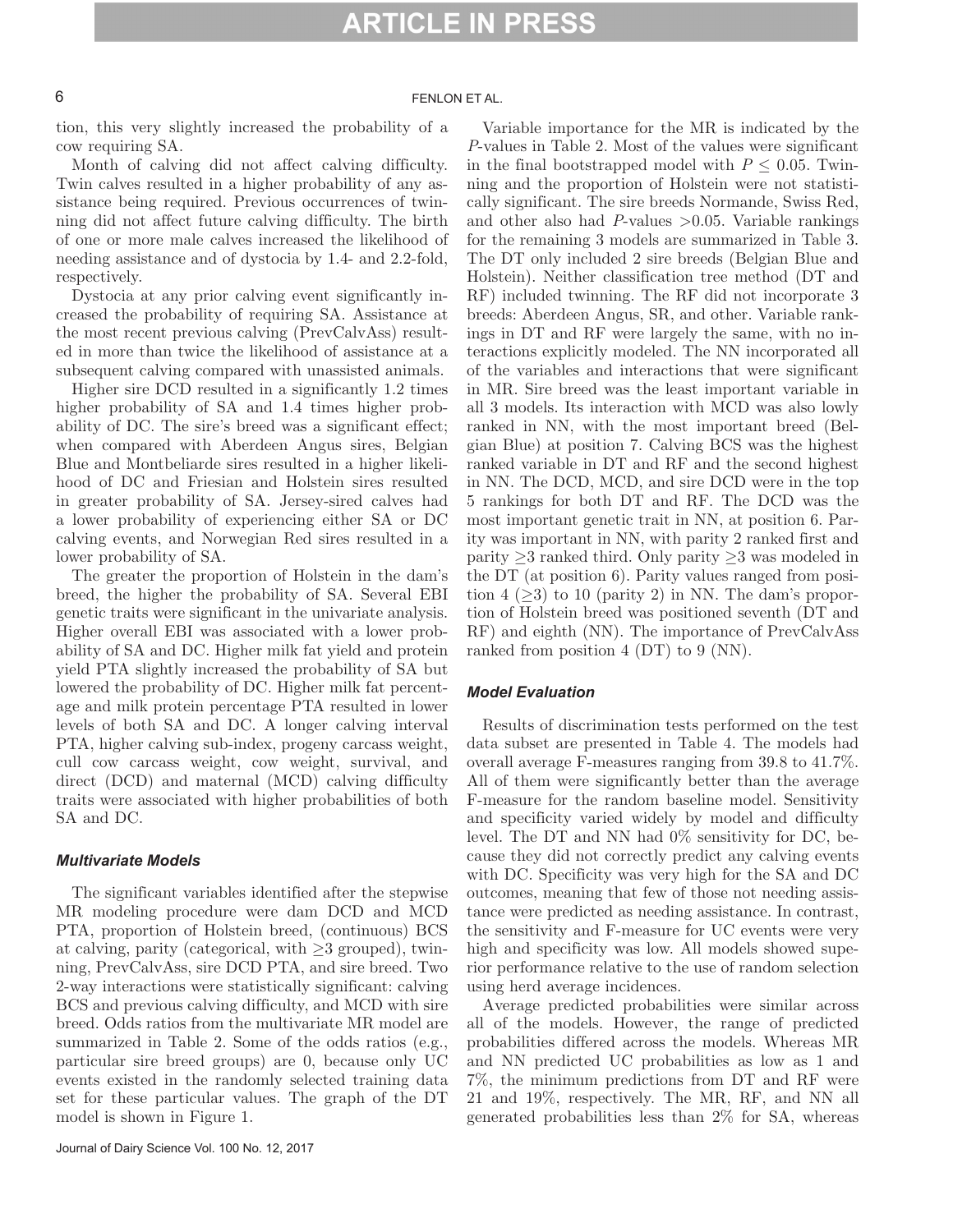#### PREDICTING DYSTOCIA IN DAIRY COWS 7

the lowest DT prediction was 10%. All 4 models predicted minimum probabilities of 2% or less for DC. The maximum probability for DC ranged from 37% (DT) to 83% (MR).

Calibration curves for the models are presented in Figure 2. The ROC curve for DC is shown in Figure 3. The MACE and AUC, calculated by difficulty level and averaged for overall figures, are presented in Table 5. The MR had the lowest MACE for the prediction of SA, at 5.0%. The DT had the lowest AUC across all 3 levels (average 0.64). The NN had the lowest MACE for the prediction of DC, at 1.7%. The DT calibration plot has one SA group point below the diagonal line, indicating a group of values with predicted probabilities higher than the true incidence of UC. The RF had one UC group below the diagonal and one SA group above the line. NN had the lowest average MACE, at 3.7%. Both MR and NN were well calibrated, with the diagonal line within the confidence intervals of all points.

#### **DISCUSSION**

Our study is one of few to predict multiple levels of calving difficulty and, to the best of our knowledge, the first to incorporate RF techniques. In addition, alongside the more commonly used discrimination tests, this is the first application of calibration techniques to the evaluation of predictive models for calving difficulty.

A key consideration for the acceptance and validity of a predictive decision-support model is the biological plausibility of the variables contained in the model. The variables found to be significant in the present study's modeling process agree with previous findings. Klassen et al. (1990), Bureš et al. (2008), and Mee et al. (2011) all included some measure of age, either by parity or primiparity. These age effects are likely to reflect some of the increased calving difficulty associated with small pelvic measurements reported by Bureš et al. (2008). Unfortunately, pelvic measurements were

**Table 2**. Multinomial regression model odds ratios (95% CI) and *P*-values<sup>1</sup>

| Variable                         | Odds ratio-SA               | Odds ratio-DC           | $P$ -value             |
|----------------------------------|-----------------------------|-------------------------|------------------------|
| <b>DCD</b>                       | $1.21(1.07-1.37)$           | $1.72(1.44-2.06)$       | < 0.001                |
| MCD                              | $1.07(0.64 - 1.76)$         | $0.42(0.14-1.24)$       | 0.23                   |
| Sire breed                       |                             |                         |                        |
| ABA                              | 1                           | 1                       | Reference <sup>2</sup> |
| BB                               | $0.00(0.00-0.03)$           | $0.00(0.00-0.00)$       | < 0.001                |
| FR                               | $0.08(0.00-6.00)$           | $0.00(0.00-0.06)$       | 0.02                   |
| HO                               | $0.03(0.00-1.56)$           | $0.00(0.00-0.02)$       | 0.01                   |
| JE                               | $0.03(0.00-3.99)$           | $0.00(0.00-0.07)$       | 0.02                   |
| MO                               | $0.00(0.00-3.31)$           | $0.00(0.00-0.21)$       | 0.03                   |
| N <sub>O</sub>                   | $5.80(0.00-3.6e+07)$        | $0.00(0.00-2.0e+0.6)$   | 0.76                   |
| <b>NR</b>                        | $0.00(0.00-4.9e+0.8)$       | $0.00(0.00-0.01)$       | < 0.001                |
| <b>SR</b>                        | $0.54(0.00-18,134.26)$      | $0.43(0.00-43.994.19)$  | 1.00                   |
| Other                            | $16.93(0.00-6.7e+08)$       | $0.00(0.00-127.04)$     | 0.26                   |
| Calving BCS                      | $14.89(8.10-27.38)$         | $4.39(1.72 - 11.24)$    | < 0.001                |
| Sire DCD                         | $1.29(1.14-1.47)$           | $1.43(1.19-1.72)$       | < 0.001                |
| Parity                           |                             |                         |                        |
| 1                                | 1                           | 1                       | Reference <sup>2</sup> |
| $\overline{2}$                   | $0.75(0.48-1.18)$           | $0.37(0.16-0.81)$       | 0.03                   |
| >3                               | $0.32(0.22 - 0.48)$         | $0.26(0.14-0.50)$       | < 0.001                |
| PrevCalvAss                      | 2,958.70 (145.00-60,372.99) | 191.37 (1.70-21,571.16) | < 0.001                |
| $\%$ HO                          | $1.57(0.85-2.91)$           | $1.20(0.48-2.99)$       | 0.36                   |
| Twin calves                      | $1.61(0.76-3.43)$           | $2.84(0.99 - 8.14)$     | 0.15                   |
| $MCD \times$ sire breed          |                             |                         |                        |
| ABA                              | 1                           | 1                       | Reference <sup>2</sup> |
| BB                               | $5.83(1.50-22.56)$          | $14.35(2.79-73.86)$     | < 0.001                |
| FR                               | $1.40(0.78-2.53)$           | $4.92(1.46-16.57)$      | 0.02                   |
| HO                               | $1.60(0.94-2.71)$           | $4.98(1.64-15.12)$      | < 0.001                |
| JE                               | $1.43(0.71-2.86)$           | $5.47(1.43-20.89)$      | 0.03                   |
| MO                               | $2.11(0.70 - 6.33)$         | $4.50(1.14-17.73)$      | 0.05                   |
| N <sub>O</sub>                   | $0.52(0.03-9.54)$           | $2.56(0.05-139.16)$     | 0.81                   |
| <b>NR</b>                        | $4,019.26$ $(0.11-1.4e+08)$ | $51.20(2.33-1,127.68)$  | < 0.001                |
| <b>SR</b>                        | $0.18(0.00 - 6.6e + 25)$    | $0.21(0.00-1.1e+27)$    | 0.99                   |
| Other                            | $0.49(0.04 - 6.70)$         | $8.26(0.57-118.61)$     | 0.24                   |
| Calving $BCS \times PrevCalvAss$ | $0.11(0.04 - 0.28)$         | $0.21(0.05-0.88)$       | < 0.001                |

 ${}^{1}$ DCD = direct calving difficulty PTA (% of difficult calving events); MCD = maternal calving difficulty PTA (% of difficult calving events);  $ABA = Ab$ erdeen Angus;  $BB = Belgian Blue$ ;  $FR = Friesian$ ;  $HO = Holstein$ ;  $JE = Jersey$ ;  $MO = Montbeliard$ e;  $NO = Normande$ ;  $NR =$ Norwegian Red; SR = Swiss Red; % HO = dam's proportion of Holstein breed; PrevCalvAss = assistance or difficulty at the previous calving;  $SA =$  slight assistance;  $DC =$  difficult calving.

 ${}^{2}P$ -values are not generated for reference values of categorical variables.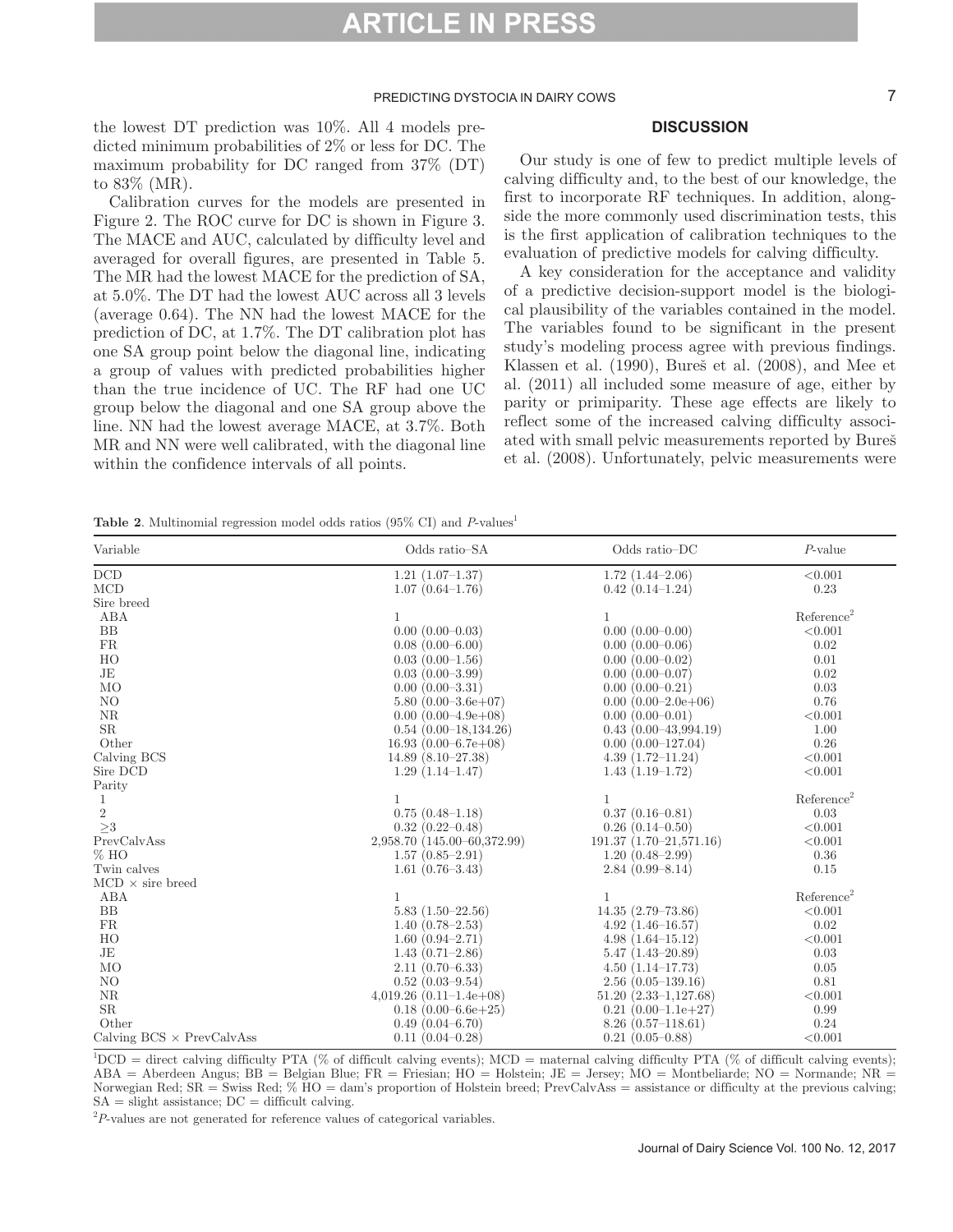8



Figure 1. Graph of the decision tree model. Each node includes the likelihood (in order) for the 3 levels of calving difficulty and the proportion of training instances used to calculate the probabilities for that node. No difficult calving events were predicted by the decision tree. UC = unassisted calving; SA = slight assistance. DCD = direct calving difficulty; MCD = maternal calving difficulty;  $\%$  HO = dam's proportion of Holstein breed.

not available for analysis in the present study. Dystocia at the previous calving, sire DCD, and sire breed were found to be significant by Mee et al. (2011). Klassen et al. (1990) and Mee et al. (2011) both identified twin calving events as increasing the risk of calving difficulty.

Our results differ for some of the previously reported risk factors. Greater BCS at calving resulted in greater likelihood of difficulty in all of our models. When taken as discrete values in univariate analysis, this effect was significant only when the BCS was  $\geq 3.5$ ; low BCS values did not differ significantly from the base value of 3.25. While Keady et al. (2001) and Berry et al. (2007) found no effect of weight or BCS on calving difficulty, this finding may correspond to the problems arising from overfeeding reported by Grunert (1979). We did not find any temporal values (year or month of calving) to be significant. As random effects were not possible using the machine learning implementations used, including temporal or herd variables would prohibit the use of the models for prediction. In contrast, Mee et al. (2011) and Zaborski and Grzesiak (2011) found that the season of calving influenced the incidence of difficulty. However, no calving events occurred during autumn in the data used for our study.

The interactions present in our model have not previously been reported. These include the reduced effect of increased BCS in cows with a history of calving difficulty. This suggests that these are not full additive genetic effects in relation to increased calving difficulty. The interaction between MCD and sire breed suggests that some breeds compound the effect of the MCD trait.

For utility as a decision-support tool, the variables required in the model should be readily available to target users. This study's models include only variables that can easily be measured or collected by dairy farmers. In contrast with some previous studies, no measures of calf weight (Piwczyński et al., 2013) or genomic data (Zaborski and Grzesiak, 2011; Zaborski et al., 2014b) were significant in the models.

The models obtained in this study performed similarly to previous work involving analogous modeling techniques. The classification tree methods used by Piwczyński et al. (2013) resulted in AUC from 0.69 to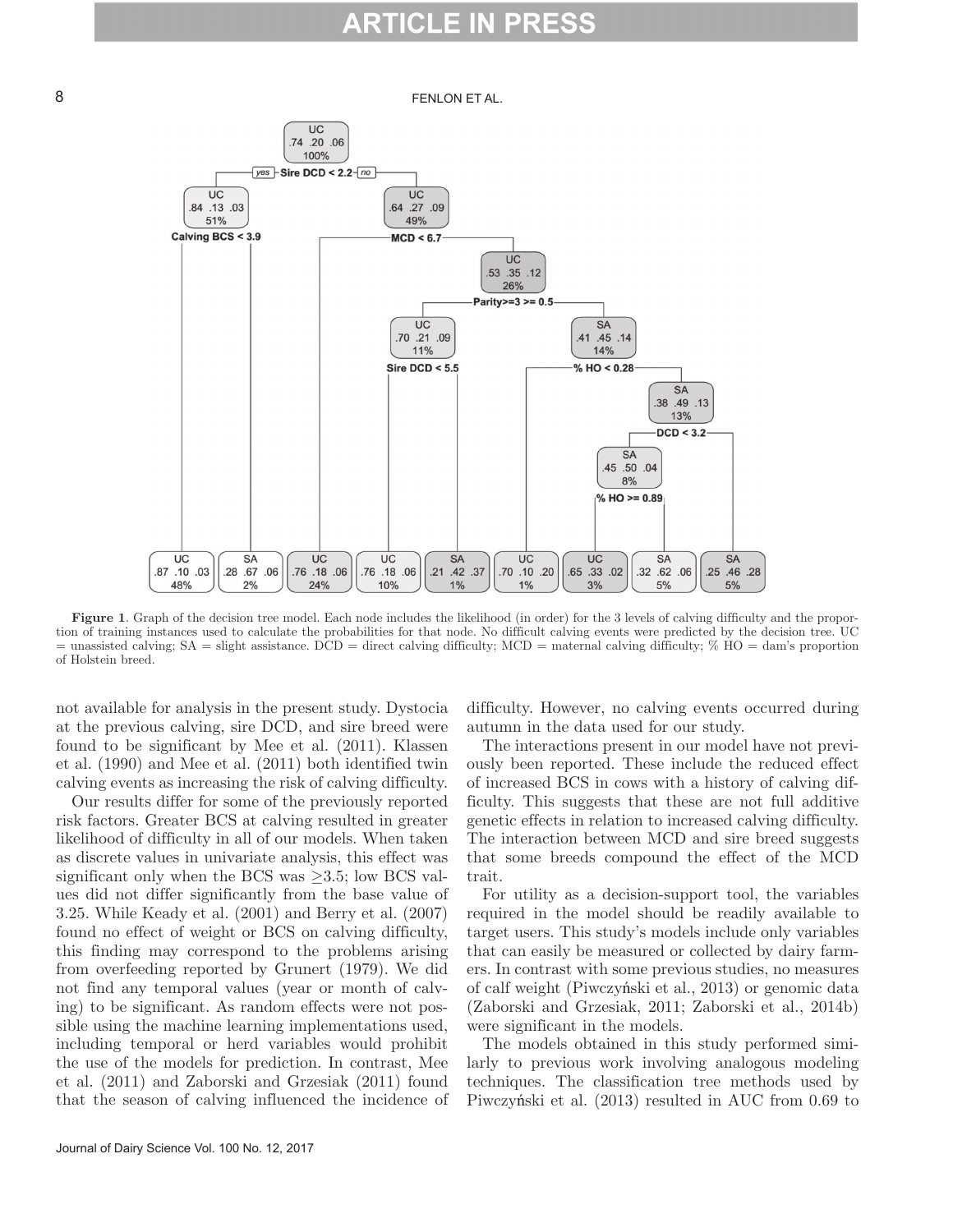## **ARTICLE IN**

#### PREDICTING DYSTOCIA IN DAIRY COWS 9

| Ranking        | DT            | RF             | NΝ                               |
|----------------|---------------|----------------|----------------------------------|
| 1              | Calving BCS   | Calving BCS    | Parity 2                         |
| $\overline{2}$ | DCD           | MCD            | Calving BCS                      |
| 3              | MCD           | Sire DCD       | Parity $>3$                      |
| 4              | PrevCalvAss   | Parity $>3$    | Sire breed HO                    |
| $\overline{5}$ | Sire DCD      | DCD            | Calving $BCS \times PrevCalvAss$ |
| 6              | Parity $>3$   | PrevCalvAss    | DCD                              |
| 7              | $\%$ HO       | $\%$ HO        | $MCD \times$ sire breed BB       |
| 8              | Sire breed BB | Sire breed HO  | $\%$ HO                          |
| 9              | Sire breed HO | Parity 2       | PrevCalyAss                      |
| 10             |               | Sire breed MO  | Twin calves                      |
| 11             |               | Sire breed BB  | $MCD \times$ sire breed MO       |
| 12             |               | Sire breed FR. | Sire breed FR                    |
| 13             |               | Sire breed NR  | $MCD \times$ sire breed FR.      |
| 14             |               | Sire breed JE  | $MCD \times$ sire breed NO       |
| 15             |               | Sire breed NO  | Sire breed JE                    |
| 16             |               |                | MCD                              |
| 17             |               |                | $MCD \times$ sire breed NR.      |
| 18             |               |                | Sire breed NR                    |
| 19             |               |                | Sire DCD                         |
| 20             |               |                | $MCD \times$ sire breed JE       |
| 21             |               |                | $MCD \times$ sire breed HO       |
| 22             |               |                | $MCD \times$ sire breed SR       |
| 23             |               |                | $MCD \times$ sire breed other    |
| 24             |               |                | Sire breed BB                    |
| 25             |               |                | Sire breed MO                    |
| 26             |               |                | Sire breed NO                    |
| 27             |               |                | Sire breed other                 |
| 28             |               |                | Sire breed SR                    |

**Table 3**. Variable importance ranking for decision tree (DT), random forest (RF), and neural network (NN) machine learning models of calving difficulty

 ${}^{1}DCD =$  direct calving difficulty PTA (% of difficult calving events); MCD = maternal calving difficulty PTA (% of difficult calving events);  $BB =$  Belgian Blue;  $FR =$  Friesian;  $HO =$  Holstein;  $JE =$  Jersey;  $MO =$ Montbeliarde;  $NO = Normande$ ;  $NR = Norwegian Red$ ;  $SR = Swiss Red$ ;  $% HO = dam's proportion of Holstein$ breed; PrevCalvAss = assistance or difficulty at the previous calving.

0.71 (calculated from the same data used for training the models), somewhat higher than the average AUC for DT in our study (0.64), with the accuracy reported

(61.5% correctly classified calving events) very similar to our DT model. Zaborski et al. (2014a) compared assisted calving and UC events with boosted classification

**Table 4**. Discrimination (%) results (sensitivity, specificity, F-measure, and accuracy) by calving difficulty level for test data predictions<sup>1</sup>

| Discrimination            | Calving type     | Random | DT     | MR    | RF     | NN    |
|---------------------------|------------------|--------|--------|-------|--------|-------|
| Sensitivity               | UC               | 74.03  | 92.21  | 94.16 | 96.32  | 93.07 |
|                           | SA               | 20.33  | 34.15  | 26.02 | 20.33  | 27.64 |
|                           | DC               | 5.41   | 0.00   | 2.70  | 2.70   | 0.00  |
| Specificity               | UC               | 26.25  | 34.38  | 30.63 | 23.13  | 30.00 |
|                           | SA               | 79.96  | 90.18  | 92.79 | 94.39  | 91.18 |
|                           | DC               | 94.02  | 100.00 | 98.80 | 100.00 | 99.66 |
| F-measure                 | UC               | 74.19  | 85.80  | 86.31 | 86.41  | 85.66 |
|                           | SA               | 20.16  | 39.25  | 33.51 | 28.41  | 33.83 |
|                           | DC               | 5.41   | 0.00   | 4.44  | 5.26   | 0.00  |
|                           | Average          | 33.25  | 41.68  | 41.42 | 40.03  | 39.83 |
| Positive predictive value | UC               | 74.35  | 80.23  | 79.67 | 78.35  | 79.34 |
|                           | SA               | 20.00  | 46.15  | 47.06 | 47.17  | 43.59 |
|                           | DC               | 5.41   | 0.00   | 12.50 | 100.00 | 0.00  |
| Negative predictive value | UC               | 25.93  | 60.44  | 64.47 | 68.52  | 60.00 |
|                           | SA               | 80.28  | 84.75  | 83.57 | 82.78  | 83.64 |
|                           | DC               | 94.02  | 94.05  | 94.14 | 94.20  | 94.03 |
| Accuracy                  | UC vs. SA vs. DC | 59.32  | 75.24  | 75.24 | 75.72  | 74.60 |
|                           | $UC$ vs. $SA/DC$ | 61.74  | 77.33  | 77.81 | 77.49  | 76.85 |
|                           | $UC/SA$ vs. DC   | 88.75  | 94.05  | 93.09 | 94.21  | 93.73 |

 ${}^{1}DT =$  decision tree; MR = multinomial regression; RF = random forest; NN = neural network; UC = unassisted calving; SA = slight assistance; DC = difficult calving.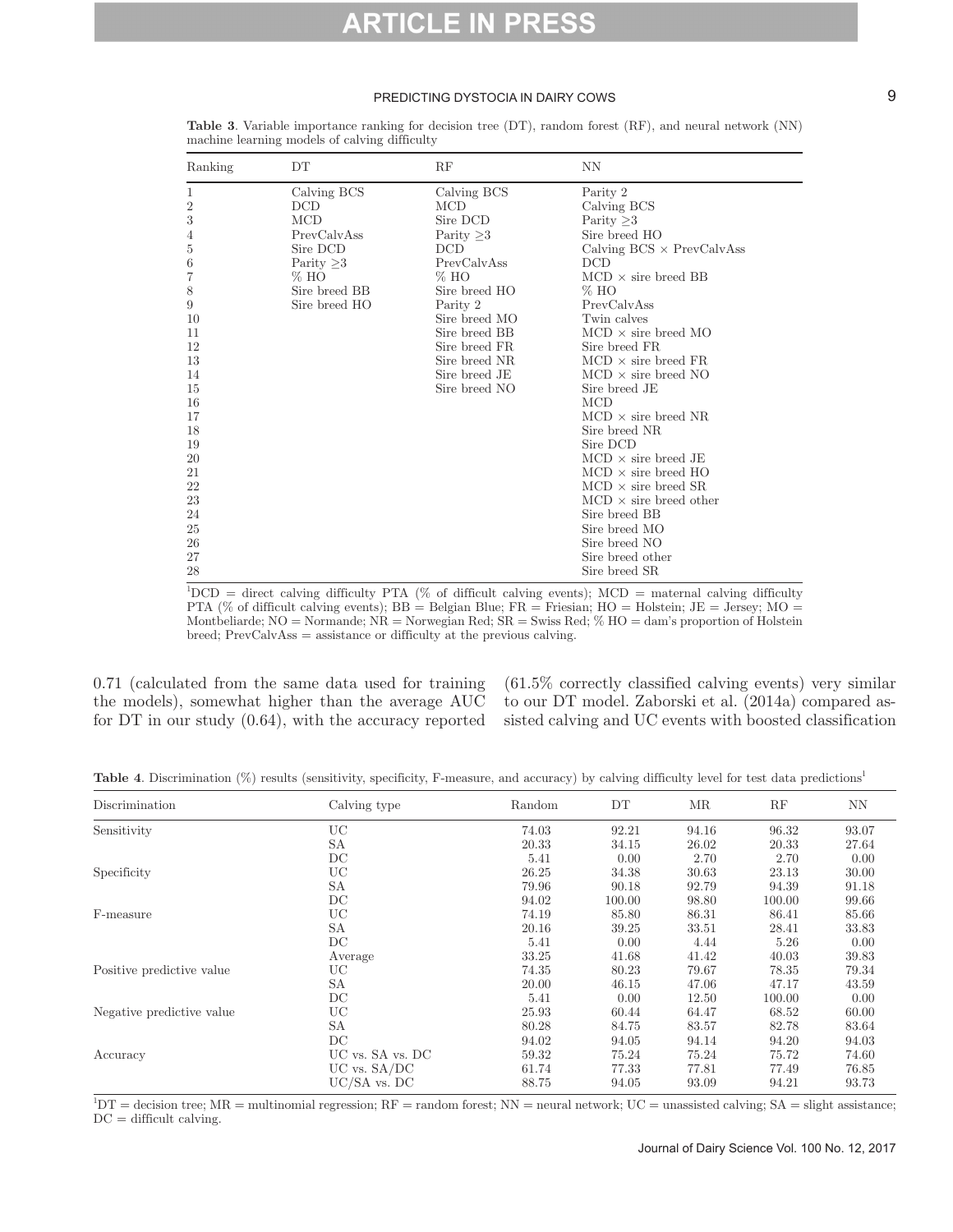#### 10 FENLON ET AL.

trees. The AUC values on a held-back data subset were 0.81 and 0.86 for the separate models trained for heifers and cows, respectively, and the accuracies were 89.4 and 75.1%, respectively. Zaborski and Grzesiak (2011) had AUCs ranging from 0.63 to 0.84 for various NN techniques and reported an accuracy of 80.5% for the best performing binary model. The AUC values were 0.67 and 0.80 for our DT and NN models, respectively. In all of the above studies by Zaborski, calving difficulty was predicted as a binary variable  $(DC = CD + VA$ ,

as in the current study). A generalized linear model with an ordinal 3-level response correctly classified 66.33% of easy calving events and 69.01% of moderate assistance (Zaborski et al., 2016), but did not predict any DC events. This was similar to our MR results; individual accuracy values for UC and SA were 62.39 and 59.40%, respectively, whereas 50.75% of DC events were correctly predicted. The most similar NN model (Zaborski and Grzesiak, 2011) had a sensitivity of 80% (for DC events), which was lower than the performance



**Figure 2**. Calibration plots for test data predictions of each of the models. (A) Multinomial regression, (B) decision tree, (C) random forest, (D) neural network. Point size reflects the relative number of test data records in the calibration group. UC = unassisted calving; SA = slight assistance; DC = difficult calving. The error bars represent the 95% CI.

Journal of Dairy Science Vol. 100 No. 12, 2017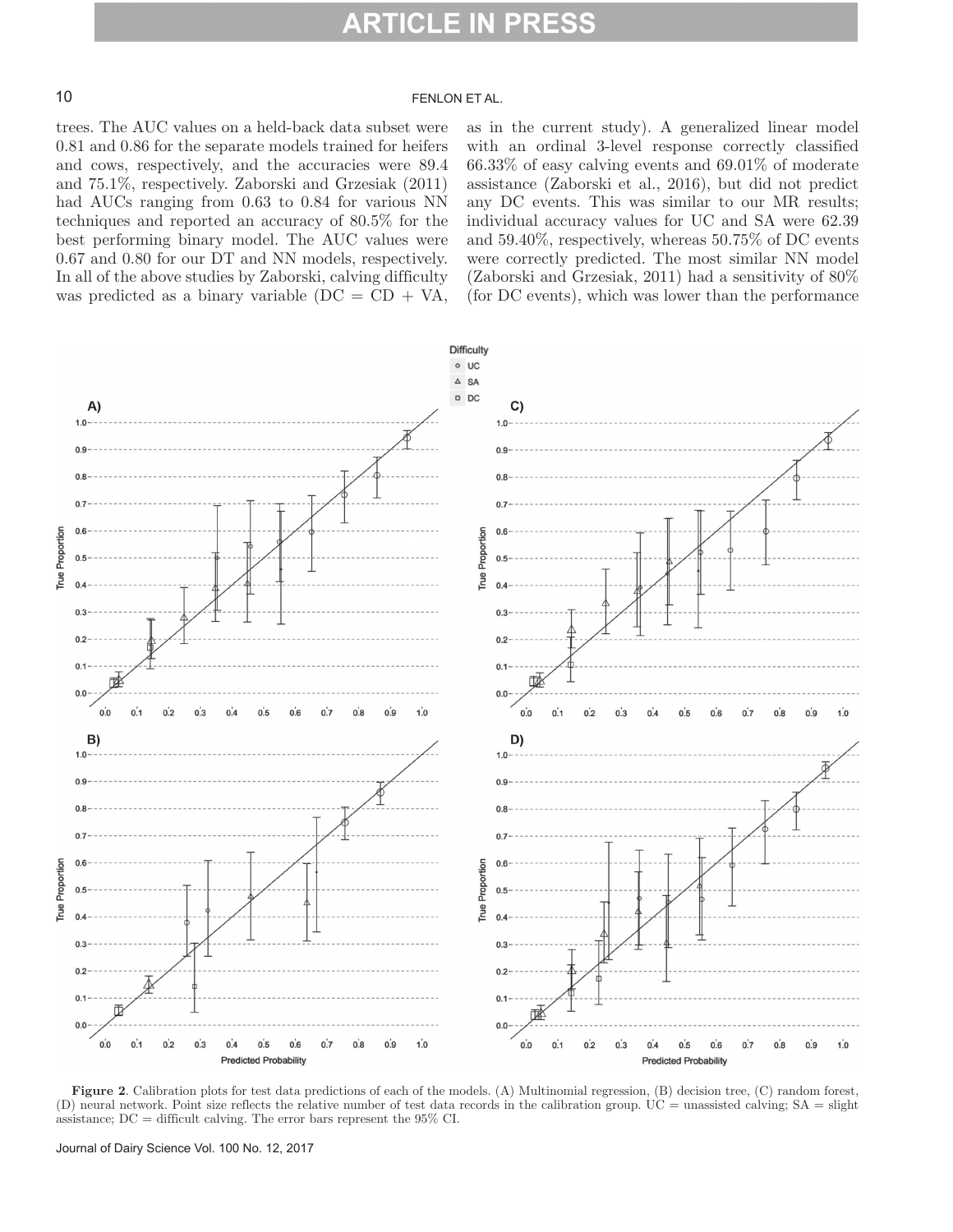#### PREDICTING DYSTOCIA IN DAIRY COWS 11

Model  $-DT \cdots MR - RF - NN$ 



**Figure 3.** Receiver operating characteristic curve for difficult calving predictions in the test data set. DT = decision tree; MR = multinomial regression;  $RF =$  random forest;  $NN =$  neural network.

of our NN model performed on UC events (93%), but significantly higher than its performance on assisted calving and DC events  $(28\% \text{ and } 0\%)$ . When our models' predictions were reclassified to allow comparisons, they showed comparable performance. Classification accuracy with UC/SA versus DC was 93% (MR) and 94% (DT, RF, and NN).

The intention of our study was to create models for use in decision-support and stochastic modeling. For use as a standalone decision-support tool, excellent discriminatory performance is highly desirable, as individual animal decisions are required and probabilistic predictions are less relevant to the individual. In stochastic simulation modeling, as well as accurate discrimination, a reasonable range of predicted probabilities are desirable to allow the expression of natural variation to be simulated. For models to have utility, they should perform better than random selection and be able to accurately identify problem cows or rank cows in terms of risk. Whether it is preferable to more accurately identify cows that will have calving difficulty or those that will calve unassisted will depend on

**Table 5**. Model area under the receiver operating characteristic curve (AUC) and mean absolute calibration error (MACE) for test data predictions by calving difficulty level

| Calibration | Calving type  | DT   | MR.  | RF   | NN   |
|-------------|---------------|------|------|------|------|
| AUC         | UС            | 0.69 | 0.79 | 0.80 | 0.79 |
|             | <b>SA</b>     | 0.67 | 0.76 | 0.77 | 0.77 |
|             | DC            | 0.55 | 0.79 | 0.79 | 0.76 |
|             | Model average | 0.64 | 0.78 | 0.79 | 0.77 |
| MACE $(\%)$ | UC            | 5.16 | 5.29 | 6.17 | 3.86 |
|             | <b>SA</b>     | 5.91 | 5.04 | 5.46 | 5.47 |
|             | DC            | 7.99 | 3.08 | 2.15 | 1.69 |
|             | Model average | 6.35 | 4.47 | 4.59 | 3.67 |

 ${}^{1}DT =$  decision tree; MR = multinomial regression; RF = random forest; NN = neural network; UC = unassisted calving;  $SA =$  slight assistance;  $DC =$  difficult calving.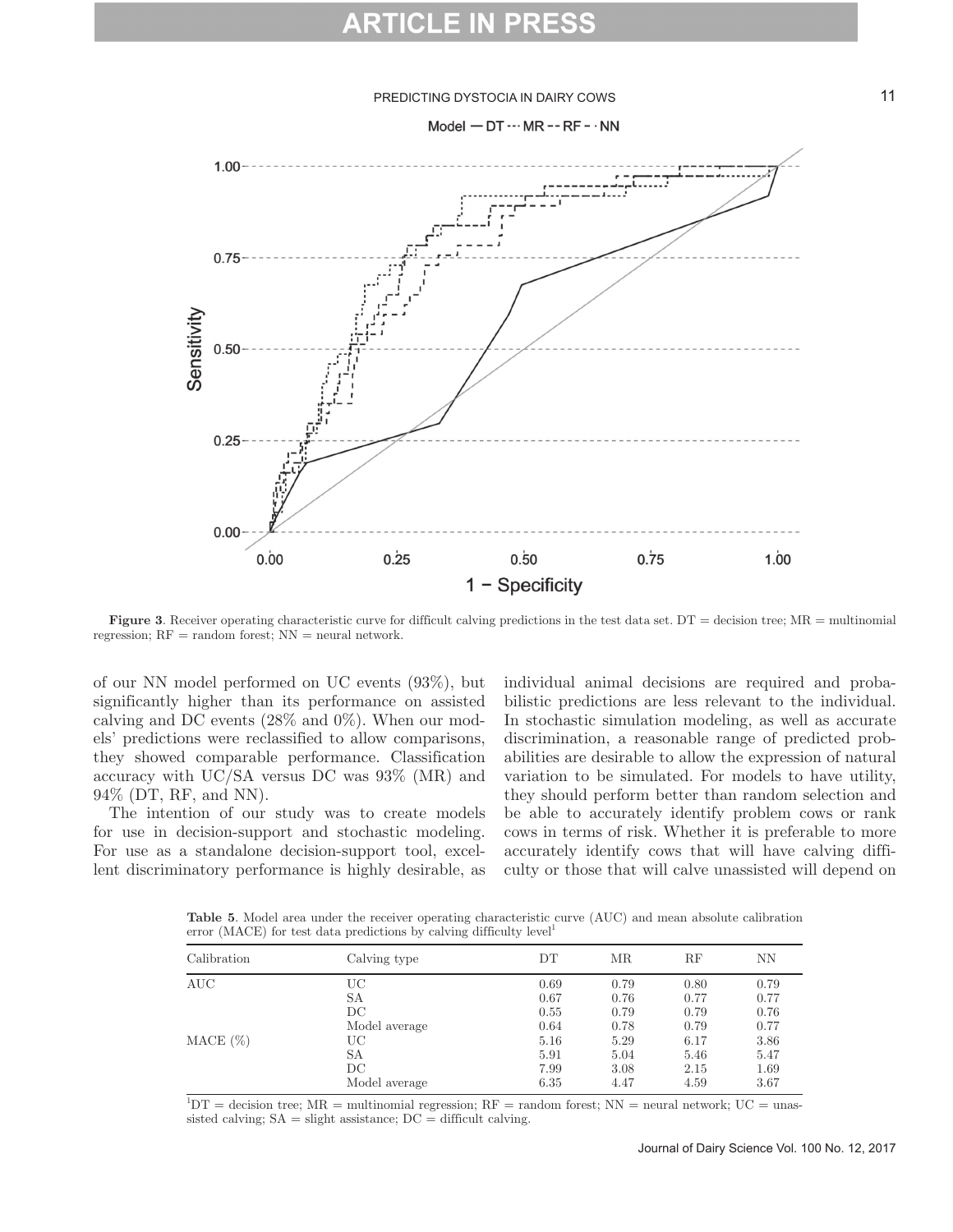#### 12 FENLON ET AL.

the management strategies and facilities on the farm. For example, if only a limited number of cows can be included in a high-risk group, higher PPV for calving assistance is needed to avoid low risk cows taking the place of a high-risk cow. In contrast, if space is not a problem, a higher NPV for calving assistance is more desirable to ensure no cow is left out of the high-risk group, even at the expense of including some cows that will not require assistance. The balance in this trade-off is likely to be farm specific, and sensitivity and specificity (and therefore PPV and NPV) can be altered by changes in classification cut-offs. Given that discrimination performance can be altered to suit farm preferences, the ability of a model to correctly rank cows based on the probability of a given calving difficulty score is more important.

The F-measures were low for both SA and DC, suggesting a poor ability to identify assisted calving events. The low values were driven by the low sensitivity of the models for SA and DC outcomes (0 to 34%), indicating that many calving events were incorrectly classified as not needing any assistance. One likely reason for these results is the distribution of the outcomes, which was heavily skewed toward UC events. The DT model only predicted a narrow number of probabilities due to having only 9 terminal nodes. This makes the DT model less effective at ranking cows as it is only capable of assigning a limited range of probabilities (Figure 2).

Because this is the first application of calibration techniques to the evaluation of calving difficulty models, no comparisons to other studies can be made. The calibration methods used in the evaluation of our model indicate that both the NN and MR models can accurately predict the probability of occurrence.

For decision-support and simulation purposes, MR and DT are the most interpretable model types. As the performance of DT was poor, MR is the best proposed model. Odds ratios can be presented for each variable by difficulty level or a linear equation of the coefficients can be used to calculate the cumulative probability of calving assistance and difficulty. Our animal-level model could also be used to estimate overall rates of assistance and dystocia at the herd level, either by using average animal characteristics or by combining individual animal predictions. This could be used to facilitate benchmarking between herds.

#### **CONCLUSIONS**

In this study, we have created an accurate model of multiple levels of calving difficulty. Uniquely, we used calibration methods to select models of calving difficulty that would be suitable for use in a decision-support

tool for individual cows and in stochastic simulation modeling. We suggest that these methods should be routinely used to evaluate multiclass predictive models, in conjunction with discrimination tests. The risk factors contained in the final models used to predict the probability of calving assistance and dystocia are consistent with the known literature, giving confidence in the models' validity. The factors are based on easily recordable data, and include both genetic and phenotypic variables and interactions between them. This study also demonstrated the use of calibration evaluation techniques, which have not frequently been used in agricultural or animal health applications.

#### **ACKNOWLEDGMENTS**

This research was funded by Dairy Research Ireland. The authors thank Anne Geoghegan of Teagasc Moorepark (Ireland) for assistance in gathering the data used in this study. We also thank the farmers involved in the University College Dublin School of Veterinary Medicine's herd fertility consultancy program for their cooperation and data collection.

#### **REFERENCES**

- Berry, D. P., J. M. Lee, K. A. Macdonald, and J. R. Roche. 2007. Body condition score and body weight effects on dystocia and stillbirths and consequent effects on postcalving performance. J. Dairy Sci. 90:4201–4211. <https://doi.org/10.3168/jds.2007-0023>.
- Breiman, L., J. Friedman, C. J. Stone, and R. A. Olshen. 1984. Classification and Regression Trees. CRC Press, Boca Raton, FL.
- Bureš, D., L. Bartoň, R. Zahrádková, V. Teslík, and M. Fiedlerová. 2008. Calving difficulty as related to body weights and measurements of cows and calves in a herd of Gascon breed. Czech J. Anim. Sci. 53:187–194.
- Dematawewa, C. M., and P. J. Berger. 1997. Effect of dystocia on yield, fertility, and cow losses and an economic evaluation of dystocia scores for Holsteins. J. Dairy Sci. 80:754–761. [https://doi.org/](https://doi.org/10.3168/jds.S0022-0302(97)75995-2) [10.3168/jds.S0022-0302\(97\)75995-2](https://doi.org/10.3168/jds.S0022-0302(97)75995-2).
- Drew, B. 1986. Factors affecting calving rates and dystokia in Friesian dairy heifers, the results of a large scale field trial. Irish Grassl. Anim. Prod. J. 20:98–104.
- Erb, H. N., R. D. Smith, P. A. Oltenacu, C. L. Guard, R. B. Hillman, P. A. Powers, M. C. Smith, and M. E. White. 1985. Path model of reproductive disorders and performance, milk fever, mastitis, milk yield, and culling in Holstein cows. J. Dairy Sci. 68:3337–3349. [https://doi.org/10.3168/jds.S0022-0302\(85\)81244-3](https://doi.org/10.3168/jds.S0022-0302(85)81244-3).
- Ettema, J. F., and J. E. P. Santos. 2004. Impact of age at calving on lactation, reproduction, health, and income in first-parity Holsteins on commercial farms. J. Dairy Sci. 87:2730–2742. [https://](https://doi.org/10.3168/jds.S0022-0302(04)73400-1) [doi.org/10.3168/jds.S0022-0302\(04\)73400-1](https://doi.org/10.3168/jds.S0022-0302(04)73400-1).
- Fenlon, C., L. O'Grady, M. L. Doherty, J. Dunnion, L. Shalloo, and S. T. Butler. 2017. The creation and evaluation of a model predicting the probability of conception in seasonal-calving, pasture-based dairy cows. J. Dairy Sci. 100:5550–5563.
- Fourichon, C., H. Seegers, N. Bareille, and F. Beaudeau. 1999. Effects of disease on milk production in the dairy cow: A review. Prev. Vet. Med. 41:1–35.
- Fourichon, C., H. Seegers, and X. Malher. 2000. Effect of disease on reproduction in the dairy cow: A meta-analysis. Theriogenology 53:1729–1759. [https://doi.org/10.1016/S0093-691X\(00\)00311-3](https://doi.org/10.1016/S0093-691X(00)00311-3).